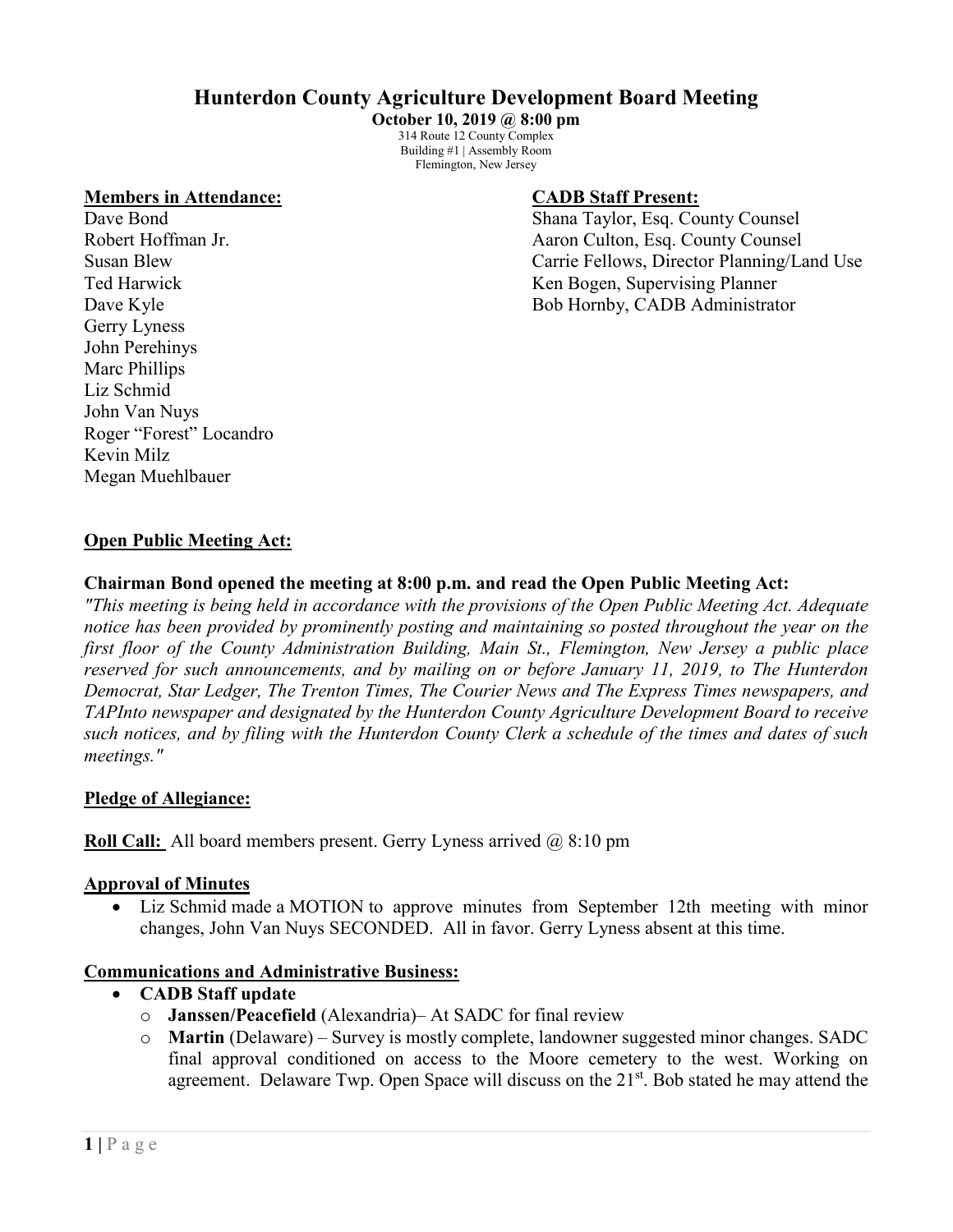Delaware Twp. Committee meeting on the 28<sup>th</sup>. Because SADC was a conditional final, need to find a way to satisfy those requirements.

- $\circ$  **DuBrow** (Franklin) They accepted the offer. Freeholders final approval on Sept. 12<sup>th</sup>. SADC December  $6<sup>th</sup>$  agenda for final approval.
- o **Onuschak** (Franklin) Appraisal in process. Issue with purported access to the property. Stefanie Miller at SADC is helping Bob with deed research. Current access is off Cherryville Rd. Clarifying access from Tinnes Ct. and overall developability
- o Three applications in the Harvest round. Will discuss later in the meeting.
- $\circ$  PIG applications are due December 16<sup>th</sup>.
- o Bob asked Kevin Milz if there were any violations/monitoring issues. Kevin stated not at this time. Some new inspections going on, some mowing needs to be done.

# **SADC Comments:**

- Susan Payne, SADC Executive Director –Presentation on Special Occasion Events on Preserved Farms, presentation is available at [https://www.nj.gov/agriculture/sadc/draftsoeworkgroupchartandoverviewslides2019.09.25.pdf.](https://www.nj.gov/agriculture/sadc/draftsoeworkgroupchartandoverviewslides2019.09.25.pdf)
- Jeff Everett, SADC Deputy Executive Director Presentation on Soil Protection Standards, presentation is available at <https://www.nj.gov/agriculture/sadc/soilprotectionpresentationcadb2019.pdf>
- Susan and Jeff stated they would like feedback from the board on these topics in the next few months.

# **Correspondence:**

o None at this time

# **Chair Comments:**

o None at this time

# **Old Business:**

- **Hunterdon County Comprehensive Farmland Preservation Plan Update**
	- o Pending grant status from SADC
- **Final Approval; Kappus Farm, 14 Kappus Rd., Alexandria Block 18 Lot 9.02**
	- o 30.4 acres with a CMV of \$5,900.00/acre.
	- o No exception areas, there is an existing cabin.
	- o 2018 Harvest Round. CADB decided field restoration was needed before final approval. Kevin Milz stated they presented the Kappus' with the option of making non-farmable area an exception area. Since then they have leveled the non-farmable area, added soil and seeded. It is now a farmable property and was inspected September 12, 2019.
	- o SADC contribution is \$117,040
	- o Hunterdon County and Alexandria contribution is \$31,160 each for a total of \$179,360.00.
	- o Final acreage dependent on the survey.

Chair Bond asked if there was a MOTION. Forest Locandro made a MOTION for Final Approval. Susan Blew SECONDED. Chairman Bond asked for a roll call vote.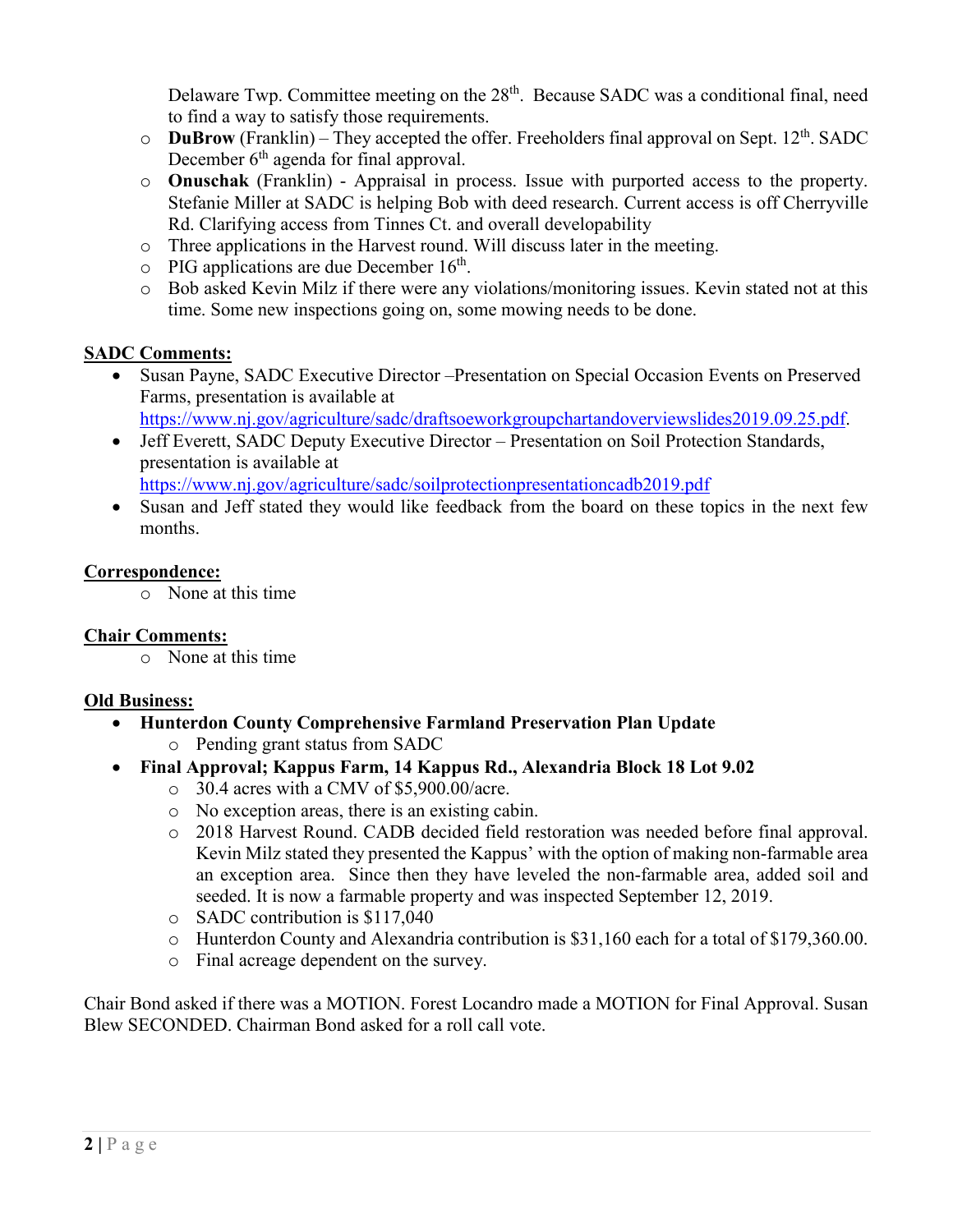| <b>ROLL CALL</b>                          | <b>MOVED</b>     | <b>SECONDED</b>  | <b>AYES</b>      | <b>NAYS</b> | <b>ABSTAIN</b> | <b>ABSENT</b> |
|-------------------------------------------|------------------|------------------|------------------|-------------|----------------|---------------|
| David Bond, Chair                         |                  |                  | $\boldsymbol{X}$ |             |                |               |
| Robert Hoffman. Jr.,<br><b>Vice Chair</b> |                  |                  | $\boldsymbol{X}$ |             |                |               |
| <b>Susan Blew</b>                         |                  | $\boldsymbol{X}$ | $\boldsymbol{X}$ |             |                |               |
| <b>Marc Phillips</b>                      |                  |                  | $\mathbf{X}$     |             |                |               |
| <b>John Perehinys</b>                     |                  |                  | $\boldsymbol{X}$ |             |                |               |
| <b>Gerry Lyness</b>                       |                  |                  | $\boldsymbol{X}$ |             |                |               |
| <b>John Van Nuys</b>                      |                  |                  | $\boldsymbol{X}$ |             |                |               |
| Dave Kyle                                 |                  |                  | $\boldsymbol{X}$ |             |                |               |
| <b>Liz Schmid</b>                         |                  |                  | $\boldsymbol{X}$ |             |                |               |
| <b>Ted Harwick</b>                        |                  |                  | $\boldsymbol{X}$ |             |                |               |
| Roger "Forest" Locandro                   | $\boldsymbol{X}$ |                  | $\boldsymbol{X}$ |             |                |               |

# **ALL IN FAVOR, MOTION CARRIED**

#### **New Business:**

- o **2019 Harvest Round Application introduction** Bob presented slides, will not be discussed or voted on tonight. Asked for site visits on November 12<sup>th</sup>. All properties need work before they can proceed.
	- **Herrman**, Delaware Twp. Block 17 Lot 20, 54.3 acres, 1.5-acre non-severable exception.
	- **Saums,** Readington Twp. portion of Block 74 Lot 4, 54 acres, 4-acre non-severable exception.
	- **Hoyer,** West Amwell Twp. Block 32 Lot 1, 50 acres, 2.5 acre non-severable and 7.6-acre severable exception.

## **Right to Farm Matters**:

- o **SSAMP Hearing**
	- **Beneduce Vineyards, Alexandria Township Block 21 Lot 41.31** 
		- To be adjourned until November 14, 2019

#### **Public Comments:**

o None

## **Adjournment:**

• MOTION for adjournment made by John Van Nuys, Liz Schmid SECONDED.

## **ALL IN FAVOR, MOTION CARRIED**. Meeting Adjourned at 9:30 PM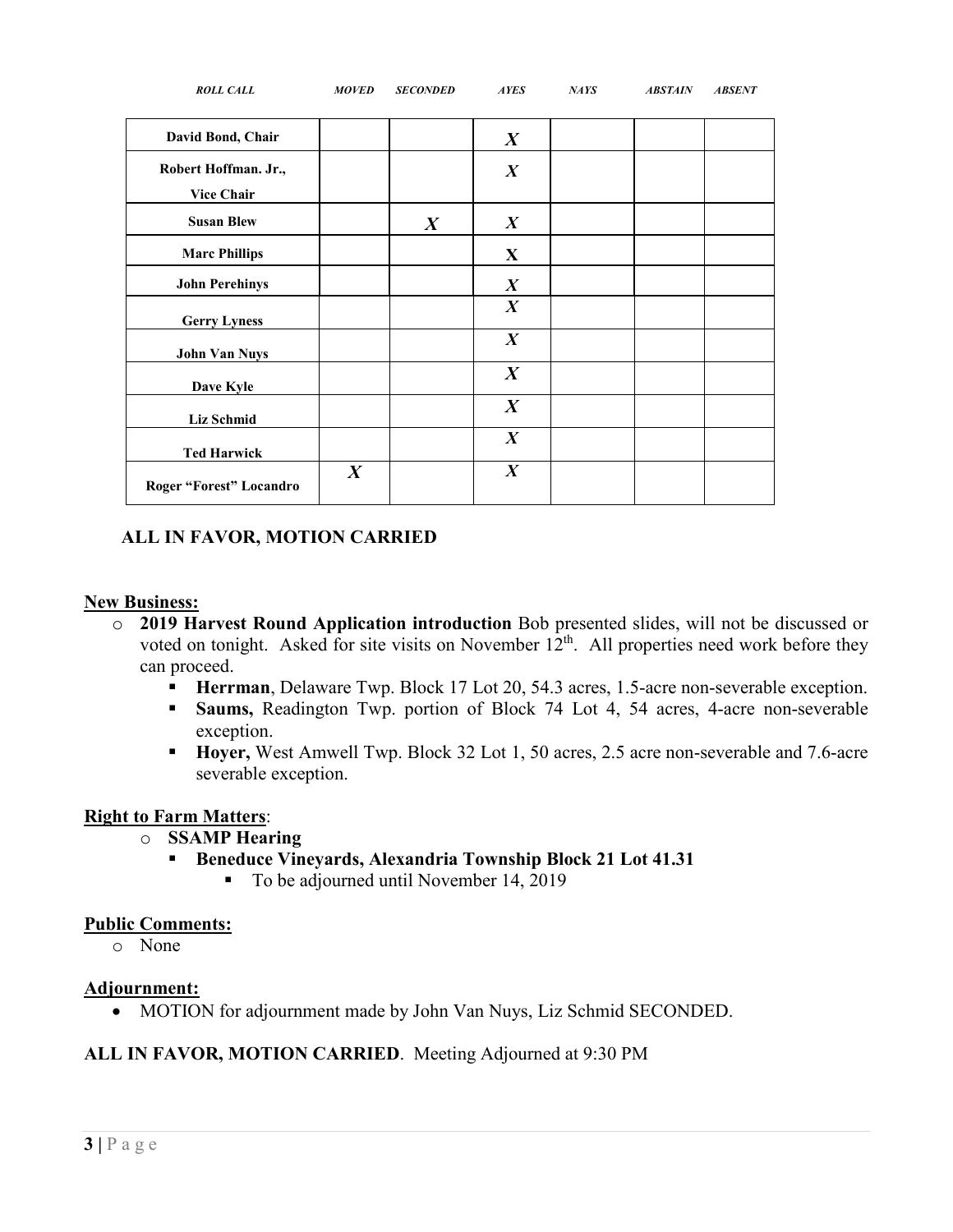#### **STATE OF NEW JERSEY** HUNTERDON COUNTY AGRICULTURE DEVELOPMENT BOARD

فري

#### **RESOLUTION OF FINAL APPROVAL Kappus Farm**

**WHEREAS**, the County of Hunterdon may acquire a development easement in accordance with the State Agriculture Retention and Development Act, N.J.S.A. 4:1C-11 et. seq., the Municipal Planning Incentive Grant Program, N.J.S.A. 4:1C-43.1, and the regulations thereunder; and

**WHEREAS**, the Township of Alexandria submitted a Municipal Planning Incentive Grant (PIG) Application in the 2018 Harvest funding round to the Hunterdon County Agriculture Development Board (CADB) and the State Agriculture Development Committee (SADC); and

**WHEREAS**, the application provided for the proposed acquisition of a development easement for the property owned by William and Diane Kappus located at 14 Kappus Rd., Milford, NJ 08848; and designated as Block 18, Lot 9.02 in Alexandria Township, County of Hunterdon, State of New Jersey; and

WHEREAS, on January 24, 2019, the SADC certified the fair market value (CMV) of the development easement pursuant to N.J.A.C. 2:76-7.14 at \$5,900.00 per acre on the Kappus Farm in Alexandria Township Block 18, Lot 9.02 --with no future dwelling opportunity or exception area; resulting in approximately 30.4 net preserved acres; and

**WHEREAS**, on March 10, 2019, the landowner accepted the CMV of \$5,900.00 per acre, conditioned upon all interested parties granting final approval for acquisition of a development easement; and providing for a commitment of funding pursuant to N.J.A.C. 2:76-17.16, the estimated cost sharing breakdown for the acquisition of the development easement is as follows (based on an estimated 30.4 acres), subject to:

- a) The actual acreage to be covered by the development easement per the final survey which conforms to the farmland preservation program requirements, and
- b) Any additional adjustments pursuant to State statute, rule, regulation, or policy;

| State Agriculture Development Committee<br>$($3,850.00/acre; ~65% of est. total cost)$ |       | $\sim$ \$117,040.00 |
|----------------------------------------------------------------------------------------|-------|---------------------|
| <b>Hunterdon County</b><br>$$1,025.00/acre; ~17%$ of est. total cost)                  |       | $\sim$ \$31,160.00  |
| Alexandria Township<br>$$1,025.00/acre; ~17%$ of est. total cost)                      |       | $\sim$ \$31,160.00  |
|                                                                                        | Total | ~179,360.00         |

NOW, THEREFORE, BE IT RESOLVED, that the Hunterdon County Agriculture Development Board gives final approval to the proposed acquisition of a development easement on the property owned William and Diane Kappus located at 14 Kappus Rd., Milford, NJ 08848; and designated as Block 18, Lot 9.02 in Alexandria Township, County of Hunterdon, State of New Jersey, and on approximately 30.4 acres pursuant to the Municipal Planning Incentive Grant application subject to the following: